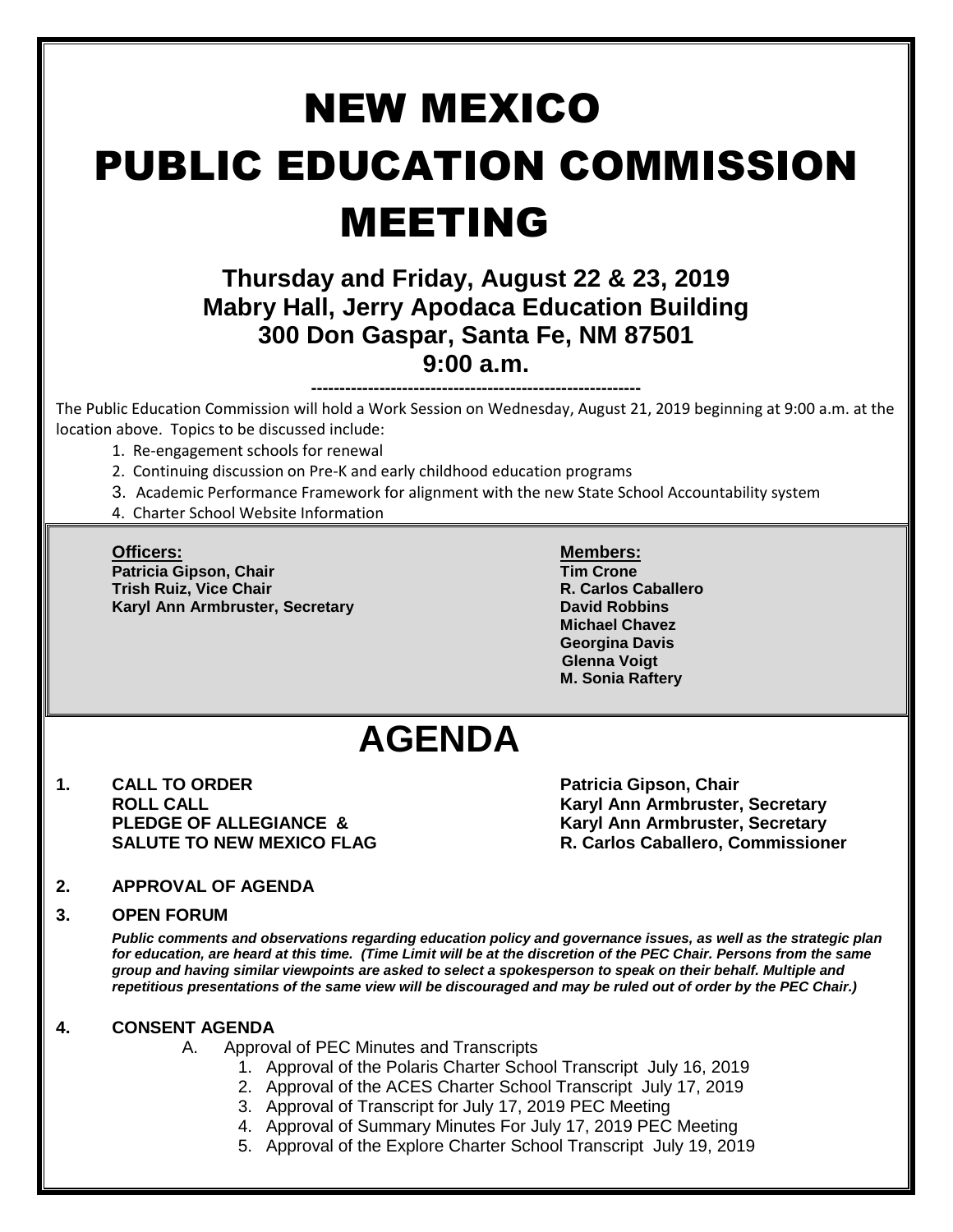- B. Change Notifications
	- 1. Governing Board Membership Changes
		- Albuquerque Bilingual Academy (La Promesa Early Learning Center)
		- Albuquerque Institute for Mathematics and Science (AIMS)
		- Cesar Chavez Community School
		- **Explore Academy**
		- The GREAT Academy
		- J Paul Taylor Academy
		- La Tierra Montessori School
		- The MASTERS Program
		- McCurdy Charter School
		- Monte del Sol Charter School
		- North Valley Academy
		- **Red River Valley Charter School**
		- Roots and Wings Community School
		- Solare Collegiate Charter School
		- South Valley Preparatory School
		- Southwest Secondary Learning Center
	- 2. Governing Board ByLaws
		- Southwest Secondary Learning Center
	- 3. Lease Terms
		- Roots and Wings Community School
	- 4. Head Administrator
		- Albuquerque School of Excellence
		- Estancia Valley Classical Academy
		- McCurdy Charter School
		- Six Directions Indigenous School
	- 5. Business Manager
		- Alma d'Arte Charter School
		- Altura Preparatory Charter School
		- Cesar Chavez Community School
		- La Tierra Montessori School
		- School of Dreams Academy (SODA)
	- 6. CPO
- Altura Preparatory Charter School
- 7. School Location Within District
	- Raices del Saber Xinachtli Community School

#### **5. DISCUSSION AND POSSIBLE ACTION ON CHARTER CONTRACTS AND PERFORMANCE FRAMEWORKS, INCLUDING MISSION GOALS**

- A. Albuquerque School of Excellence, 2019-2020
- B. South Valley Preparatory School, 2019-2020

#### **6. DISCUSSION AND POSSIBLE ACTION ON APPROVAL OR DENIAL OF NEW CHARTER SCHOOL APPLICATIONS**

#### **A. Polaris Charter School, Los Alamos (grades 6-8)**

- i. Public Input/Comments (15 minutes) **PLEASE SIGN UP IF YOU WISH TO SPEAK**
- ii. Charter School Division Recommendation (15 minutes)
- iii. Applicant Comments (15 minutes)
- iv. PEC Questions/Comments to Applicant and CSD
- v. Closed Session pursuant to NMSA 1978 §10-15-1(H)(1) pertaining to issuance, suspension, renewal or revocation of Polaris Charter School application
- vi. Determination Vote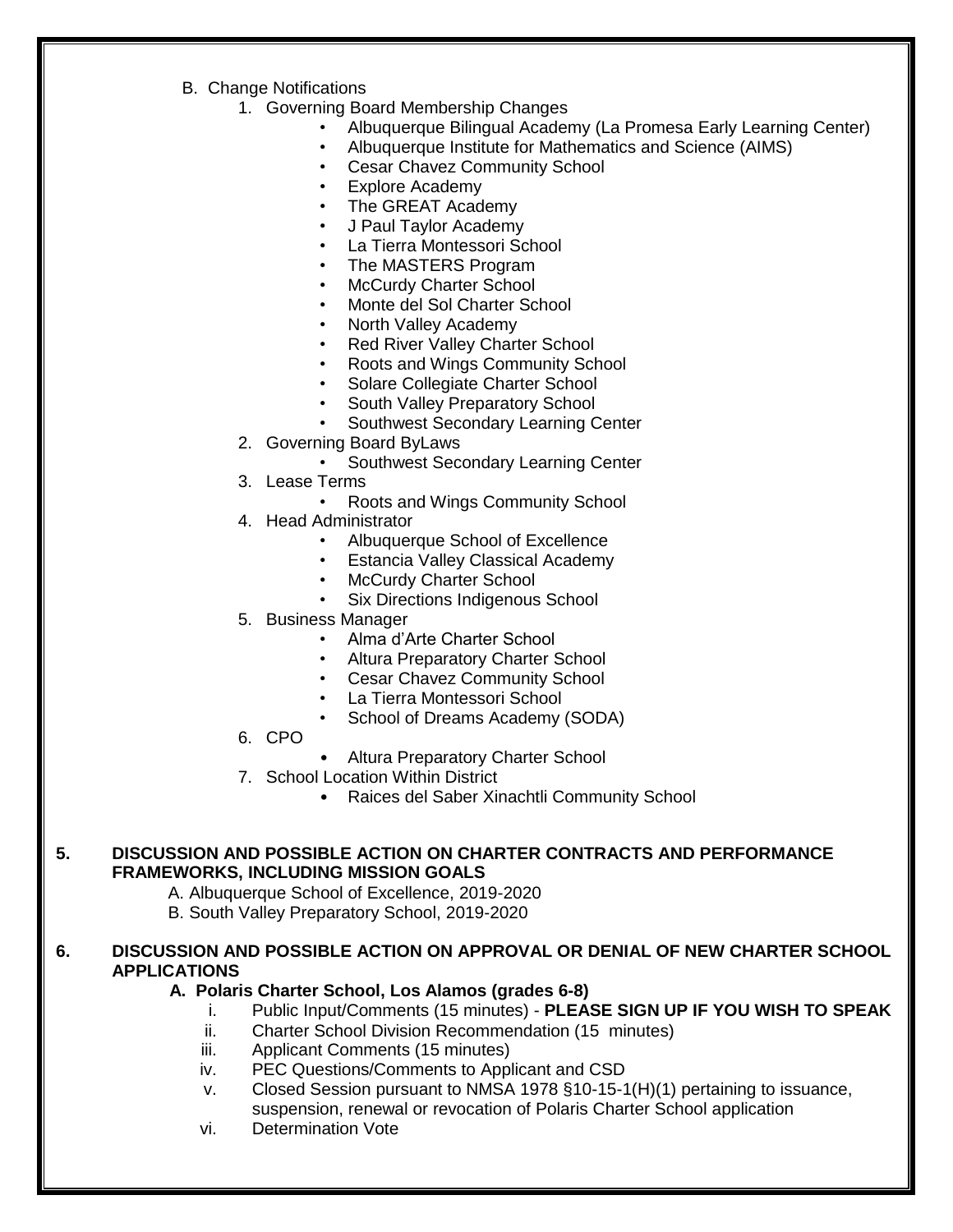#### **B. ACES Technical Charter School, Albuquerque (grades 6-12)**

- i. Public Input/Comments (15 minutes) **PLEASE SIGN UP IF YOU WISH TO SPEAK**
- ii. Charter School Division Recommendation (15 minutes)
- iii. Applicant Comments (15 minutes)
- iv. PEC Questions/Comments to Applicant and CSD
- v. Closed Session pursuant to NMSA 1978 §10-15-1(H)(1) pertaining to issuance, suspension, renewal or revocation of ACES Charter School application
- vi. Determination Vote

#### **C. Explore Charter School - Las Cruces (grades 6-12)**

- i. Public Input/Comments (15 minutes) **PLEASE SIGN UP IF YOU WISH TO SPEAK**
- ii. Charter School Division Recommendation (15 minutes)
- iii. Applicant Comments (15 minutes)
- iv. PEC Questions/Comments to Applicant and CSD
- v. Closed Session pursuant to NMSA 1978 §10-15-1(H)(1) pertaining to issuance, suspension, renewal or revocation of Explore Charter School application
- vi. Determination Vote

#### **7. REPORT FROM OPTIONS FOR PARENTS & THE CHARTER SCHOOL DIVISION—DISCUSSION AND POSSIBLE ACTIONS**

- A. Charter School Division Updates
	- i. CSD Leadership
	- ii. CSD Staffing
	- iii. Other
- B. Report on Pre-Opening Site Visit for new schools
	- i. Raices del Saber Xinachtli Community School
	- ii. Solare Collegiate Charter School
- C. Governing Board Concerns *(if submission is not complete by meeting date)*
	- i. Albuquerque Institute of Mathematics and Science (AIMS)
		- ii. McCurdy Charter School
		- iii. Monte del Sol Charter School
		- iv. Raices del Saber Xinachtli Community School
- D. Highlights and Appreciations

#### **8. DISCUSSION AND POSSIBLE ACTION ON REVISIONS TO PRE-2019 ACADEMIC PERFORMANCE FRAMEWORKS TO ALIGN WITH THE NEW STATE SCHOOL ACCOUNTABILITY AND SUPPORT SYSTEM**

- **9. DISCUSSION AND POSSIBLE ACTION RELATED TO ALTURA PREPATORY SCHOOL'S MOVE OUTSIDE OF AREA SERVED AS IDENTIFIED IN APPLICATION**
- **10. DISCUSSION AND POSSIBLE ACTION AND THE RESPONSE BY THE SCHOOL TO THE PEC NOTICE OF BREACH ON ALMA D'ARTE CHARTER HIGH SCHOOL**
- **11. DISCUSSION AND POSSIBLE ACTION ON PUBLIC EDUCATION COMMISSION / PUBLIC EDUCATION DEPARTMENT MEMORANDUM OF UNDERSTANDING (PEC/PED MOU)**
- **12. DISCUSSION AND POSSIBLE ACTION ON THE REVISED PEC BUDGET FOR 2020**
- **13. DISCUSSION AND POSSIBLE ACTION ON DETAILS OF THE PEC MEETING IN DECEMBER**

#### **14. REPORT FROM THE CHAIR**

- A. Update from Public Charter Schools of NM
- B. Update from New Mexico School Board Association